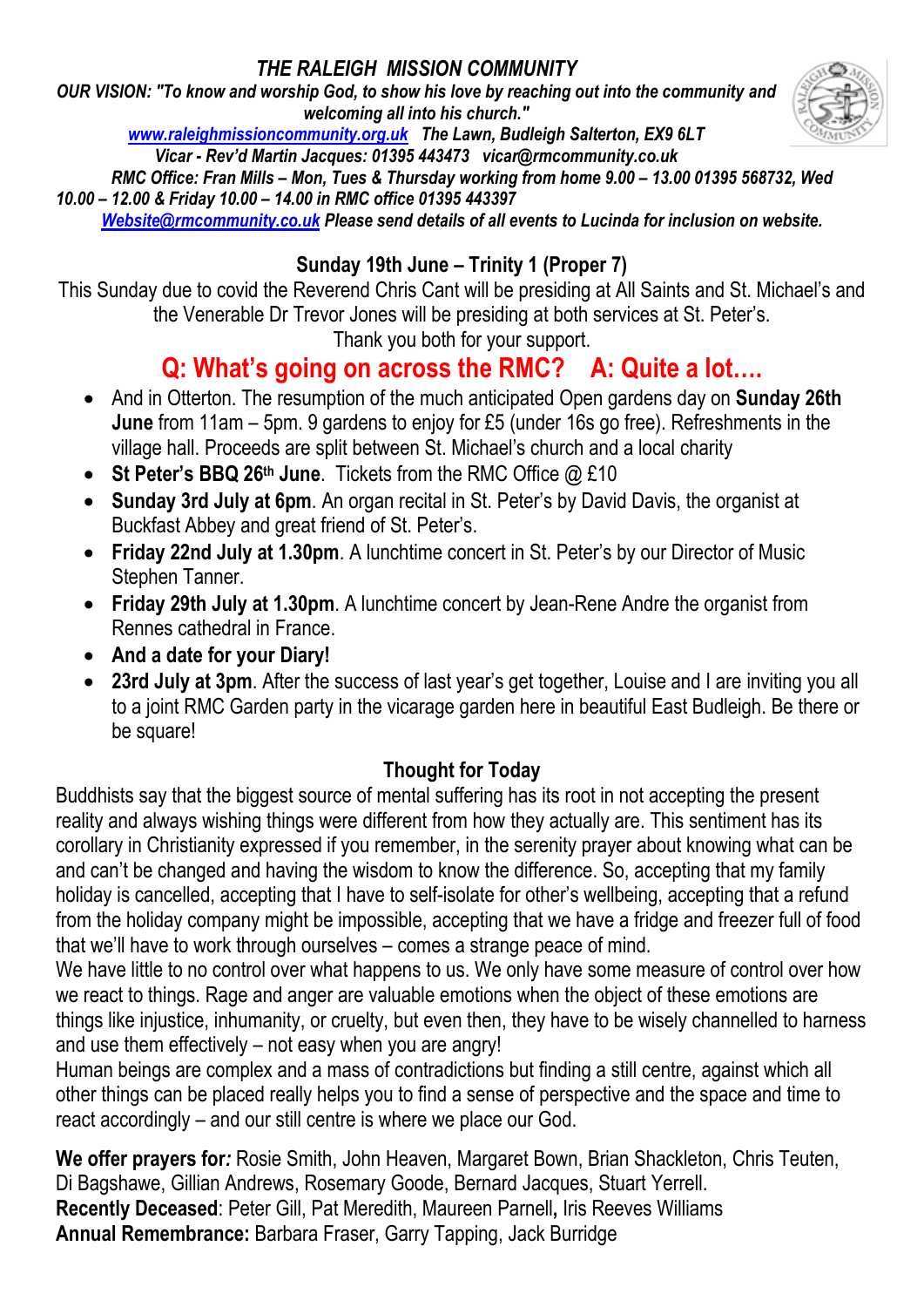**The Prayer for Today The prayer for today is again (no surprise) that prayer that does bear much repeating and has become known as the serenity prayer written by American theologian Reinhold Niebuhr.**

God, give us grace to accept with serenity the things that cannot be changed, courage to change the things which should be changed, and the Wisdom to distinguish the one from the other.

Living one day at a time, enjoying one moment at a time, accepting hardship as a pathway to peace, taking, as Jesus did, this sinful world as it is, not as I would have it, trusting that You will make all things right, if I surrender to Your will, so that I may be reasonably happy in this life, and supremely happy with You forever in the next. Amen.

**ADVANCE WARNING The CARPARK** at St Peters will be **closed for 8 weeks from 18 July to 11 Sept**. In that time it will be extended along the south, provided with proper drainage and completey resurfaced in durable, porous pea gravel. The dangerous slabs will go entirely. It will end up larger, looking far better, be much safer and an ongoing source of funding for all time. It will also allow us to increase our hire charges.

We realise that this will cause a lot of inconvenience, especially as parking outside is restricted to an hour by the council. We have asked our counsellors to persuade EDDC to waive that rule for the 8 weeks but have no confirmation of this so far. Pedestrain access will be maintained throughout, but may be through the West Doors, or even North Door for the Hall.

Would those with mobility issues please let Fran know so that we can arrange a special rota of drivers etc.



# **WANTED FLOWER ARRANGERS FOR ST PETER'S CHURCH**. Beryl

Schmidt-Rieche who leads the lovely flower arrangers of St Peter's is looking to increase her team. If you are interested please contact Beryl ON 01395 487181

| St Peter's BBQ              | $26th$ June           | Tickets from the church office $@$ £10.00       |
|-----------------------------|-----------------------|-------------------------------------------------|
| <b>Solos Lunch</b>          | $3rd$ July            | <b>Tickets from Christine Channon</b>           |
| <b>Mothers Union Outing</b> | 12 <sup>TH</sup> July | If you intend to come please ring Margaret Keay |
|                             |                       | 743093 or Sue Low - 443527                      |
| Loaves & Fishes             | 21st July             | Tickets from Mary Jones or The RMC Office       |

#### **Dates for your diary**

**Mother's Union Outing**: The outing will be lunch at Kings Garden Centre. If you intend to come please ring Margaret Keay 743093 or Sue Low - 443527 so that we can book a table and let us know if you need a lift so that we can arrange for drivers. Please bring a friend if you wish and we will arrange to meet at the Public Hall at 12.30pm.

**Collect:** God of truth, help us to keep your law of love and to walk in ways of wisdom, that we may find true life in Jesus Christ your Son.

#### **First Reading: Isaiah 65: 1-9.**

I was ready to be sought out by those who did not ask, to be found by those who did not seek me. I said, 'Here I am, here I am', to a nation that did not call on my name.

I held out my hands all day long to a rebellious people, who walk in a way that is not good, following their own devices; a people who provoke me to my face continually, sacrificing in gardens and offering incense on bricks;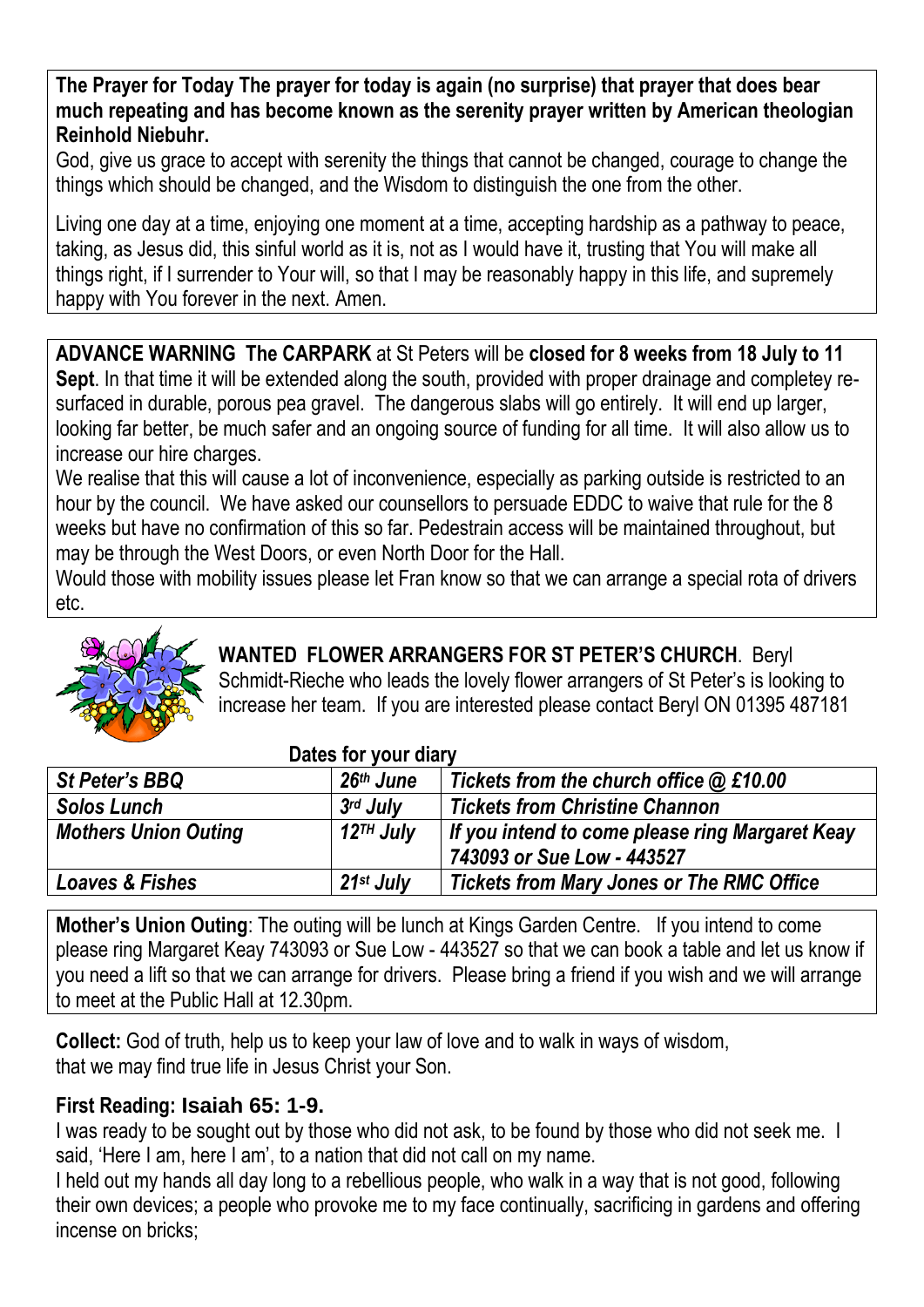who sit inside tombs, and spend the night in secret places; who eat swine's flesh, with broth of abominable things in their vessels; who say, 'Keep to yourself, do not come near me, for I am too holy for you.' These are a smoke in my nostrils, a fire that burns all day long.

See, it is written before me: I will not keep silent, but I will repay; I will indeed repay into their laps their iniquities and their ancestors' iniquities together, says the Lord; because they offered incense on the mountains and reviled me on the hills, I will measure into their laps full payment for their actions. Thus says the Lord: As the wine is found in the cluster, and they say, 'Do not destroy it, for there is a blessing in it', so I will do for my servants' sake, and not destroy them all.

I will bring forth descendants from Jacob, and from Judah inheritors of my mountains;

my chosen shall inherit it, and my servants shall settle there.

The message here is that God reveals himself and is ready to be found by those who are looking and want to find him but is also routinely ignored and sidestepped by people he loves and wants to care for. Proving that nothing much has changed from the time that was written up to the present day.

#### **Second Reading**: Galatians 3: 23-29.

Now before faith came, we were imprisoned and guarded under the law until faith would be revealed. Therefore the law was our disciplinarian until Christ came, so that we might be justified by faith. But now that faith has come, we are no longer subject to a disciplinarian, for in Christ Jesus you are all children of God through faith. As many of you as were baptized into Christ have clothed yourselves with Christ. There is no longer Jew or Greek, there is no longer slave or free, there is no longer male and female; for all of you are one in Christ Jesus. And if you belong to Christ, then you are Abraham's offspring, heirs according to the promise.

The difference between the old covenant between the Jews and God and the new covenant (agreement) revealed in Jesus Christ is that we no longer have to earn God's love through observing certain laws but enter into it by faith in God's grace.

### **Gospel Reading**: **Luke 8: 26-39.**

Then they arrived at the country of the Gerasenes, which is opposite Galilee. As he stepped out on land, a man of the city who had demons met him. For a long time he had worn no clothes, and he did not live in a house but in the tombs. When he saw Jesus, he fell down before him and shouted at the top of his voice, 'What have you to do with me, Jesus, Son of the Most High God? I beg you, do not torment me'— for Jesus had commanded the unclean spirit to come out of the man. (For many times it had seized him; he was kept under guard and bound with chains and shackles, but he would break the bonds and be driven by the demon into the wilds.) Jesus then asked him, 'What is your name?' He said, 'Legion'; for many demons had entered him. They begged him not to order them to go back into the abyss.

Now there on the hillside a large herd of swine was feeding; and the demons begged Jesus to let them enter these. So he gave them permission. Then the demons came out of the man and entered the swine, and the herd rushed down the steep bank into the lake and was drowned.

When the swineherds saw what had happened, they ran off and told it in the city and in the country. Then people came out to see what had happened, and when they came to Jesus, they found the man from whom the demons had gone sitting at the feet of Jesus, clothed and in his right mind. And they were afraid. Those who had seen it told them how the one who had been possessed by demons had been healed. Then all the people of the surrounding country of the Gerasenes asked Jesus to leave them; for they were seized with great fear. So he got into the boat and returned. The man from whom the demons had gone begged that he might be with him; but Jesus sent him away,